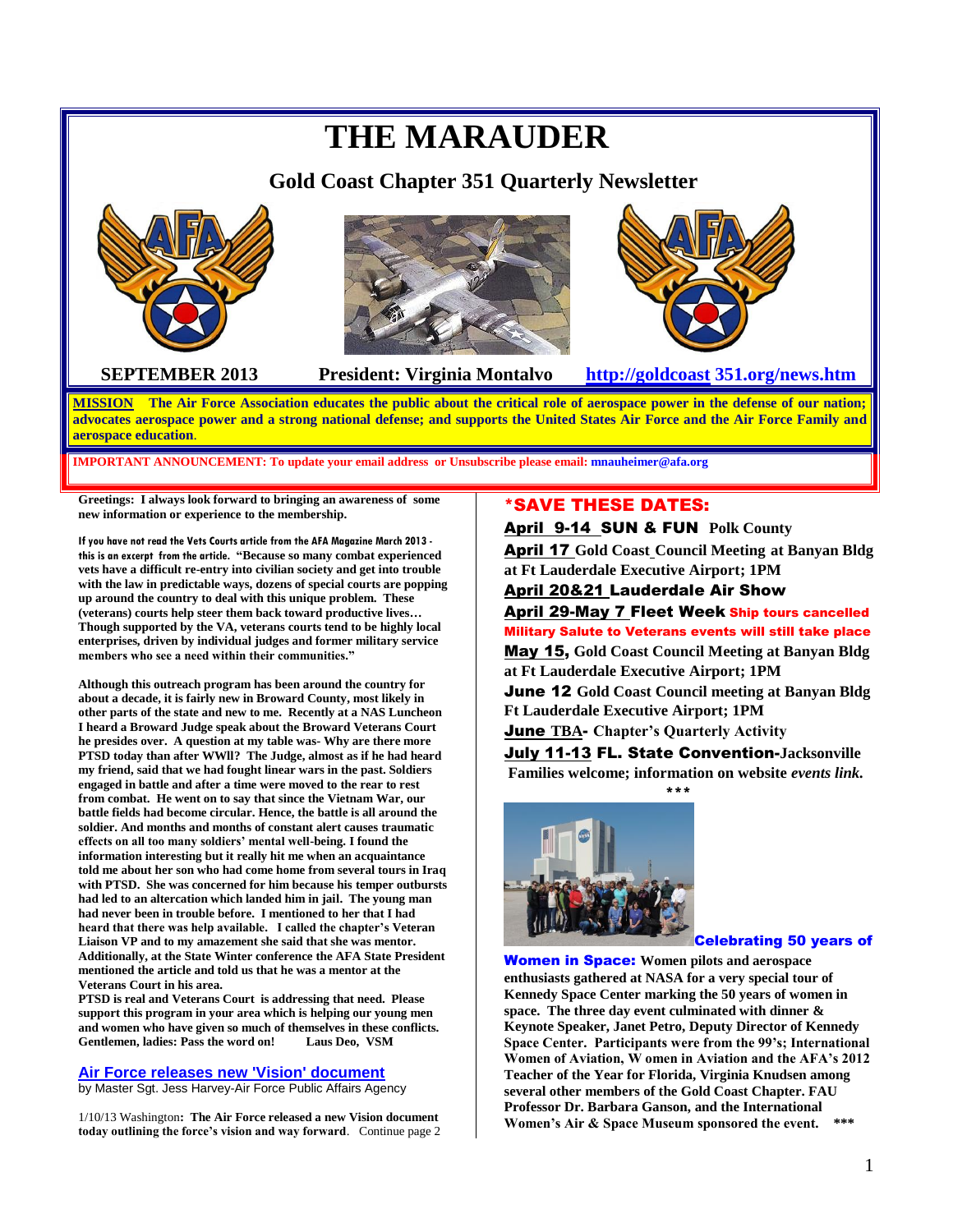**SAF VISION Cont.** "Focused on 'Airmen, Mission, and Innovation,' I believe this short document captures what today's Air Force is all about and where I think we ought to focus on for tomorrow," said Air Force Chief of Staff Gen. Mark A. Welsh III in an email to all Airmen.

"We are the greatest air force in the world because of our Airmen-- Active, Reserve, Guard, and Civilian--to remain the greatest, we must make our team even stronger," the Vision states.

The Vision discusses the Air Force's enduring contributions of air and space superiority; intelligence, surveillance, and reconnaissance; rapid global mobility; global strike; and command and control and the need to strengthen them.

"We already combine our air, space, and cyber forces to maximize these enduring contributions, but the way we execute these five calling cards must continually evolve as we strive to increase our asymmetric advantage," the Vision says. "Our Airmen's ability to rethink the battle while incorporating new technologies will improve the varied ways our Air Force accomplishes its missions.

"Every Airman should constantly look for smarter ways to do business. The person closest to the problem is often the one with the best solution. Leaders should empower Airmen to think creatively, find new solutions, and make decisions," according to the Vision.

The Vision concludes with a call to action for all Airmen to tell their story, being proud of who they are, what they do, and how well they accomplish the mission. Chet Curtis, Dir of Education & Communication





# Randy Williams, FAA Safety Team Manager-Guest Speaker at GCC

April Luncheon: A more informative and

engrossing talk could not have been possible. **With 35 years of aviation safety experience behind him, Randy's role as Safety Team Program Manager for the FAA allows him to dedicate much of his professional time providing aviation safety and motivational lectures to a variety of professional organizations such as ours.** 

 **Randy gave a power point presentation of the latest accidents trend analysis and interspersed his presentation with his highly informed view of safety and accident prevention awareness programs for general aviation.** 

**The photo shows Randy on the left reading an award which he presented to Fred Richards. The award, Wright Brothers Master Pilot Award is awarded to pilots who have fifty years of safe flying. Fred's (triple rated) flying career includes flying missions in Vietnam for which he received the DFC. Fred is an AFA member and as a newly retired FAA Air Carrier Operation Inspector he is devoting more time to his volunteer mentoring of young men within the organization of "100 Black Men".** 

### **CyberPatriot 2013 National Championship Winners**



The Air Force Association has announced the winners of CyberPatriot V, the nation's largest and fastest growing high school cyber defense competition.

On March 16, 2013, CyberPatriot V concluded its National Finals Competition at the Gaylord National Resort and Convention Center in National Harbor, Maryland. Out of the 419 Open Division teams that originally registered, team "VOID" of Chantilly Academy of Chantilly, Virginia, was the first place winner, taking home the President's Trophy. In the All Service Division, out of 806 original registrants, the "Devil Dogs" of the Marine Corps Junior Reserve Officer Training Corps' Marine Military Academy from Harlingen, Texas, took home first place and the Commander-in-Chief's Cup. The following are all of the top winners for CyberPatriot V:

*[Photo above: Members of the Marine Military Academy Devil Dogs, winners of the All Service Division (left), and the Chantilly Academy team VOID, winners of the Open Division (right), pose on stage after the awards banquet with Secretary of the Air Force Michael B. Donley (center) and Kathy Warden, corporate vice president and President, Northrop Grumman Information Systems (center).]*

### **Congratulations to the twelve Gold Coast CyberPatriot**

 *\*\*\** 

**teams registered for 2012. Atlantic Community High School, Delray; JROTC Boca Raton Community, Boca; CAP Composite Squadron, Boca; AFJROTC Coral Springs High, Coral Springs; Public School- Coral Springs High, Coral Springs; Civil Air Patrol Lantana Cadet Squadron, Lantana; AFJROTC Martin County High, Stuart; CAP Miramar High Cadet Squadron, Miramar; CAP N Palm Bch Cadet Sq, Palm Beach Gardens; Crystal Lakes School SQ. Civil Air Patrol; AFJROTC Northeast High, Ft Lauderdale; Public School-Northeast High, Ft Lauderdale. CONGRATULATIONS are in order for the Atlantic Community High School Cyber Patriot team for placing second in the Florida State Open Division. Kudos to Coach Vladimir Safin for his fine leadership.**

**We look forward to meeting some of these young people at our next dinner meeting. We hope many of**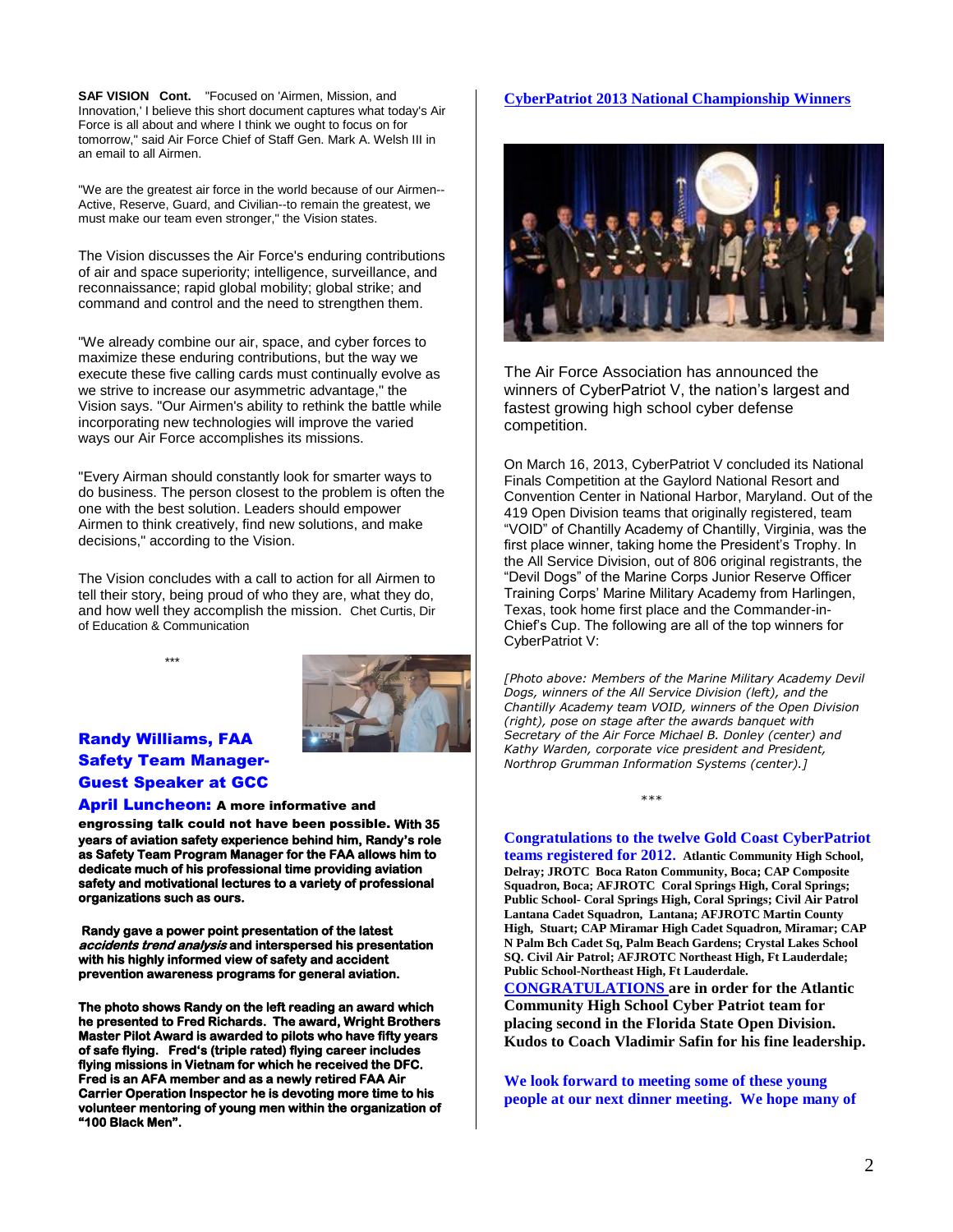**them will join us to personally congratulate them for their efforts in taking the cyber challenge. VSM** 



### Crystal Lakes CAP

School Squadron' s CyberPatriot team

**Coach Major Knudsen (L) four CAP cadets and Ms Badio, the IT Mentor (R) were the speakers at a recent Chapter luncheon. After an informative power point presentation giving the basic idea of how the CP competition is conducted, the young people answered questions on their impressions of the CP program and its challenges. VSM \*\*\*\*** 

**AFA Programs for Airmen & Families:** Over the past year, the Air Force Association has been working to support the Total Air Force family, especially as the reality of sequestration occurs. One of our major initiatives within our Airmen & Family Programs area is our Wounded Airman Program. This works in step with the Air Force to help fulfill the needs of our Airmen who are now dealing with physical

and emotional injuries acquired while serving our nation. This expanded definition of "wounded," to include the present and very serious issue of PTSD, will help us provide better care for those who have sacrificed in defense of our nation.

We've been honored to be able to grant requests for specially equipped cars, specially-outfitted wheelchairs, and other quality-oflife opportunities for wounded Airmen. Most recently, we were able to help Christopher Wolff, a paralyzed veteran competing in the upcoming Warrior Games, with the shipment of his sports wheelchair that will enable him to participate. We are proud to give back and support these incredible, resilient men and women, and we look forward to cheering on many of them in the upcoming 2013 Warrior Games in Colorado Springs, Colo. May 11-16. Attendance is free to the public, and we encourage those in the area to come out and support this inspiring event. [http://www.teamusa.org/US-Paralympics/Military/Warrior-Games-](http://r.listpilot.net/c/afa/7zlxi2k/3f647)

[presented-by-Deloitte.aspx](http://r.listpilot.net/c/afa/7zlxi2k/3f647).

We are also proud to announce a partnership with Arlington Sports, Inc. to host the 2013 Air Force Association Cycling Classic on June 8-9 in Arlington, Va. The AFA Wounded Airman Program will be the sole official beneficiary and will receive a portion of the funds raised through Team Sabre riders, The Corporate Challenge, and The Breakaway Club. This annual race brings together top cyclists from around the country for two days of rides and races with an awards ceremony at the Air Force Memorial. To learn more, register, or donate, please visit [http://cyclingclassic.org/](http://r.listpilot.net/c/afa/7zlxi2k/3f658).

"The Air Force Association is very pleased to serve as the event partner for this year's Cycling Classic," said Craig McKinley, AFA President. "This is a great opportunity to support our wounded Airmen who have served and sacrificed on behalf of our country. AFA strives to honor their service and to provide both emotional and financial support as they continue on the road to recovery." official press release from AFA please visit [http://www.afa.org/media/press/2013/2013\\_Cycling\\_Classic.asp](http://r.listpilot.net/c/afa/7zlxi2k/3f8qy).

For your consideration, Chet Curtis, Director of Education & Communication. April 11 2013

# From Milt Markowitiz memoirs**:** It's

that time of the year again when the Collings Foundation comes down with their airplanes. It looks like they'll have their standard group, the B-17 Fortress, the B-24 Liberator and the P-51 Mustang. These are planes that I've flown and I will spend at least a full day with them, during the weekend, answering any questions that visitors might have about them. I used to get into the bomb bay section talking to folks about the bombs that are hanging in there as they walked through. This year, I stood outside at the nose of the B-24 looking in at the bombardier's location through the plexi-glass, and at the one time top secret Norden bombsight. Then I tell them that the bombardier was issued his .45 caliber pistol so that if the plane was damaged and might not make it home, he had to pump a few rounds of bullets into it to make sure that it was destroyed so as not to allow it to fall into enemy hands. They are surprised when I tell them that when the plane reaches the I.P. (Initial Point), the bombardier locates the target, flips a switch, and takes control as the bombsight is now hooked into the aircraft autopilot and actually flies the plane to the target, all the while computing in the factors of speed, altitude and winds to insure devastating destruction of the enemy facility.



*THREE OF ABOUT 40 MILITARY AIRCRAFT PLANES I'VE LOGGED TIME IN -LIBERATOR BOEING C*ONSOLIDATED *B-24 B-17 FLYING FORTRESS & NORTH AMERICAN P-51 MUSTANG*

Once the bombs are dropped, the pilot gets on the intercom and utters his famous words, "I've

got it, let's get the hell out of here". He then manually takes the controls and makes a sharp turn away from the target. That is my shtick this year and my audience loved it. I almost wanted to take a bow and wait for a round of applause, but I didn't. I just stated, "And that's where I sat through it all", pointing to the copilot's seat. I suspect I'll be doing the same pitch again next year.

 $***$ 

**Model Aircraft-The chapter has a wholesale account with an aircraft model distributor. We can get you a model of a plane that might have special memories for you or a loved one at less than normal retail cost. Milt Markowitz 561-499-0583 or markf84@att.net**